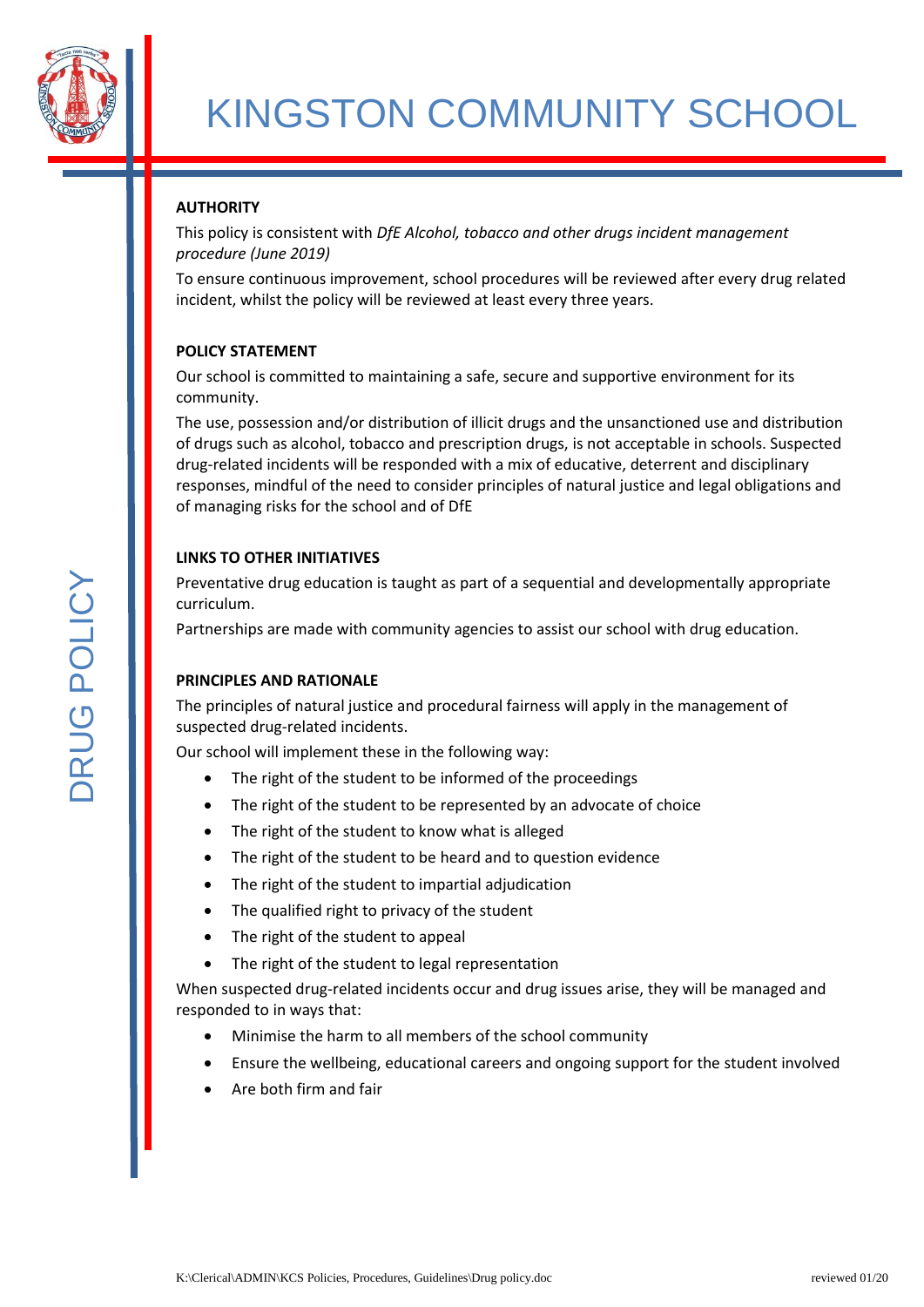#### **PROCEDURES FOR SCHOOL AND EXTRA CURRICULAR ACTIVITIES**

#### *Overview*

Involvement with drugs, including illicit and unsanctioned drugs, means that school personnel have reason to believe that:

- Drugs have been or are being used
- Students are in possession of drugs or instruments used with drugs
- Students are present when drugs are being used by others

In the event of a suspected drug-related incident:

- The safety and wellbeing of students will be considered paramount: they may need to be treated as unwell according to Kingston Community School First Aid procedures.
- Parents will be contacted in instances of possession, use or distribution of drugs.
- When an incident involves suspected illicit drugs and/or illegal behaviour, police will be informed.
- The regional office will be advised when suspected drug related incidents involve the police and/or poses a risk to the school or to.
- All incidents must be recorded through IRMS.
- Consequences may vary and will depend on the nature of the situation, its potential for harm and the circumstances of the individual students involved. Some may involve suspension or exclusion
- Follow up support for student wellbeing will be implemented.

#### **SCHOOL PROCEDURES**

*Incident* Student/s suspected of possessing, distributing or using a drug or drug paraphernalia, including being drug affected.

#### *Initial procedures for staff at incident– all drugs*

Calmly but firmly intervene ensuring the safety and health of student/s and particularly utilising WHS principles in caring for yourself.

- 1. Consider calling on additional staff. If intervening staff member is not on leadership one should be called to the scene
- 2. Make a first aid assessment (and if necessary seek medical support)
- 3. Inform student /s of suspicion and seek their cooperation
- 4. Note incident details who, what, when, and where
- 5. Safely, collect any suspected drugs and drug paraphernalia, awaiting police collection
- 6. Escort student/s to Principal and hand over with details of incident

#### *Initial interview by Principal/delegate*

- 6. Continue to monitor student safety
- 7. Secure evidence
- 8. Make an initial assessment of seriousness of incident
- 9. Inform student/s of the form of proceedings and their rights
- 10. Contact as required student parents/caregivers, victims, observers and police
- 11. Ensure all participants understand proceedings and roles
- 12. Interview student/s to collect and document facts about the incident
- 13. Determine next level of involvement